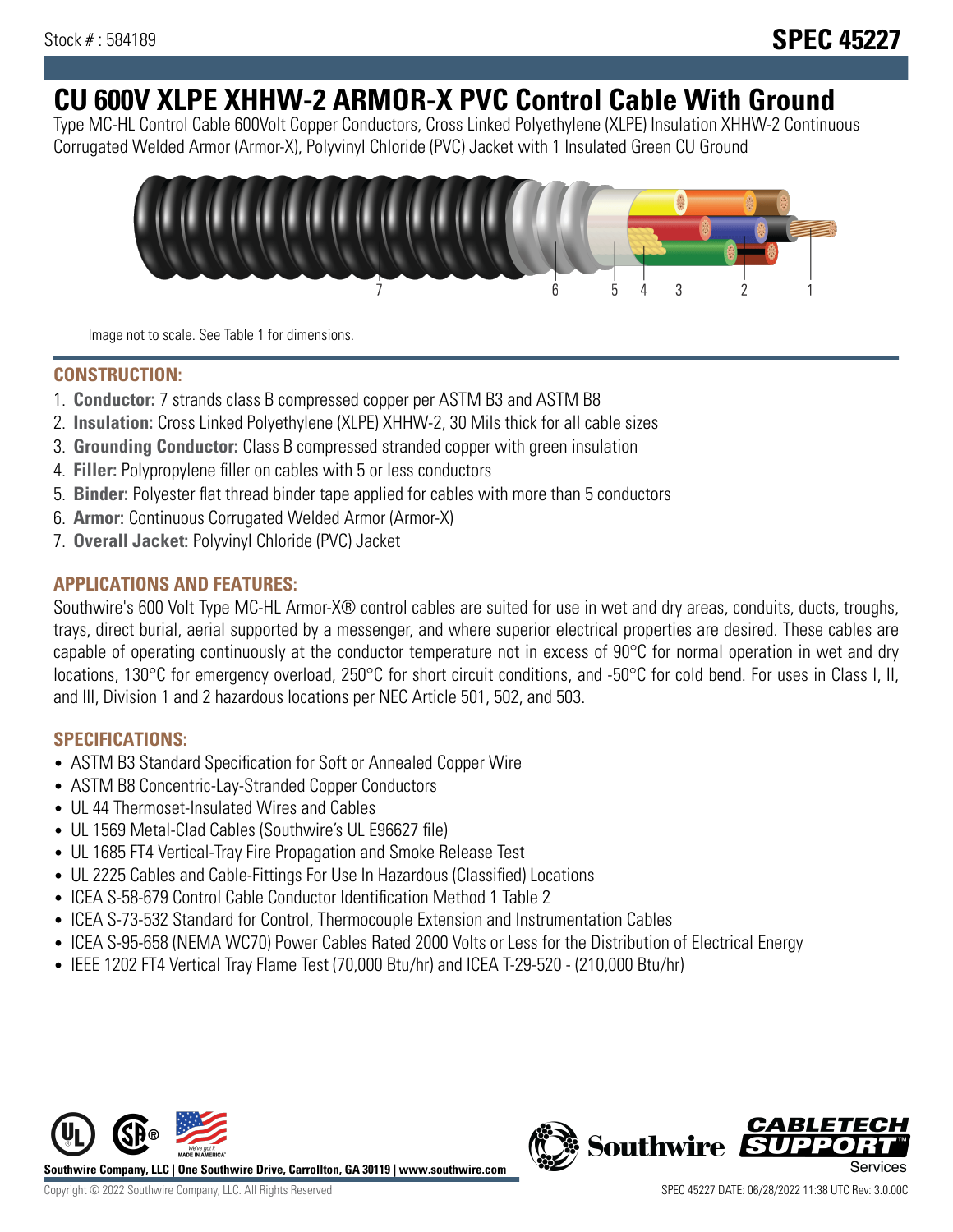#### **SAMPLE PRINT LEGEND:**

{SQFTG} SOUTHWIRE{R} {UL} E96627 ARMOR-X TYPE MC-HL XX/C XXAWG (X.XX{mm2}) CU XHHW-2 GW 1 X XX AWG 90 {D}C JACKET -40{D}C SUN.RES. DIR. BUR. FOR CT USE 600V IEEE1202/FT4 -- {NOM}-ANCE Tipo MC XHHW-2 CT FT4

#### Stock No: 568912, 568760

SOUTHWIRE MASTER-DESIGN ARMOR-XTRA TYPE MC-HL IEEE1580, IEC60332-3-22, & 60092-350 {UL} 2/C 14 AWG (2.08 {mm2}) CU XHHW-2 GW 1 X 14 AWG 90{D}C JACKET -40{D}C SUN. RES. DIR. BUR. FOR CT USE 600V IEEE1202/FT4 -- {CSA} RA90-HL AG14 XLPE -40{D}C 600V FT4 SR 90{D}C -- {NOM}-ANCE Tipo MC XHHW-2 CT FT4 -- USA